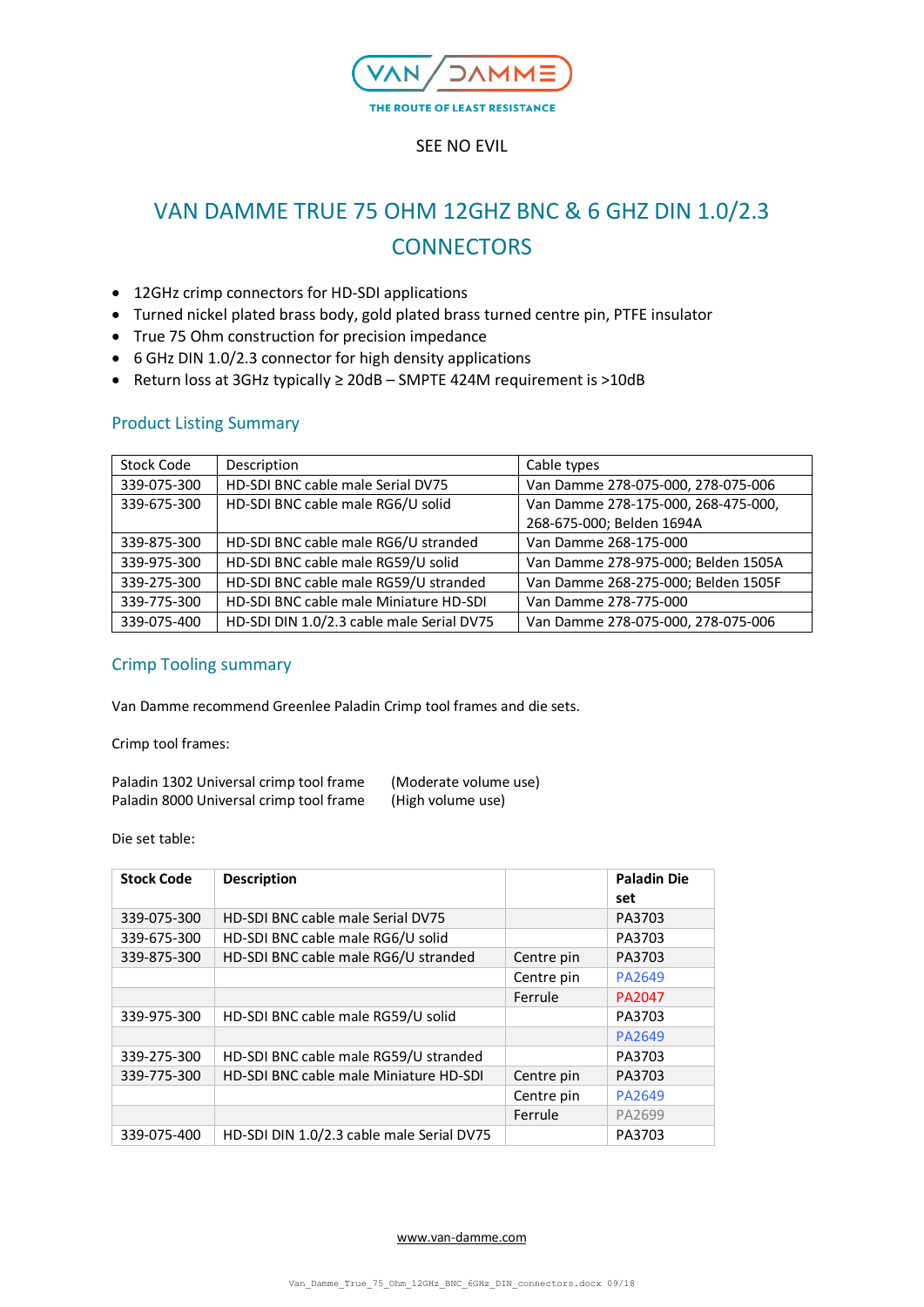

# Product Details

### **339-075-300 HD-SDI BNC cable male Serial DV75**



#### **Applicable cables:**

Van Damme 278-075-000 SDI Vision single coax LSZH Ecoflex Van Damme 278-075-006 SDI Vision 6 way multicore coax LSZH Ecoflex

Conductor 0.60mm Dielectric diameter 2.80mm Overall diameter 4.50mm (0.6/2.8/4.5)

Paladin die set PA3703 centre pin 0.049" ferrule 0.213"

#### **339-675-300 HD-SDI BNC cable male RG6/U solid**



#### **Applicable cables:**

Van Damme 278-175-000 HD Vision Serial DVLL coax LSZH Ecoflex Van Damme 268-475-000 HD Vision 4 way dynamic RG6/U coaxial multicore Van Damme 268-675-000 HD Vision 6 way dynamic RG6/U coaxial multicore

Conductor 1.02mm Dielectric diameter 4.70mm Overall diameter 7.00mm (1.0/4.7/7.0)

Belden 1694A low loss serial digital video cable

Conductor 1.02mm Dielectric diameter 4.57mm Overall diameter 7.01mm (1.0/4.6/7.0)

Paladin Die set PA3703 centre pin 0.049" ferrule 0.276"

**339-875-300 HD-SDI BNC cable male RG6/U stranded**



#### **Applicable cables:**

Van Damme 268-175-000 HD Vision flexible coax RG6/U

Conductor 19 x 0.20mm Dielectric diameter 4.57mm Overall diameter 7.00mm (1.0/4.6/7.0)

Paladin die set Centre pin PA3703 0.049" or PA2649 0.052" Ferrule PA2047 0.315"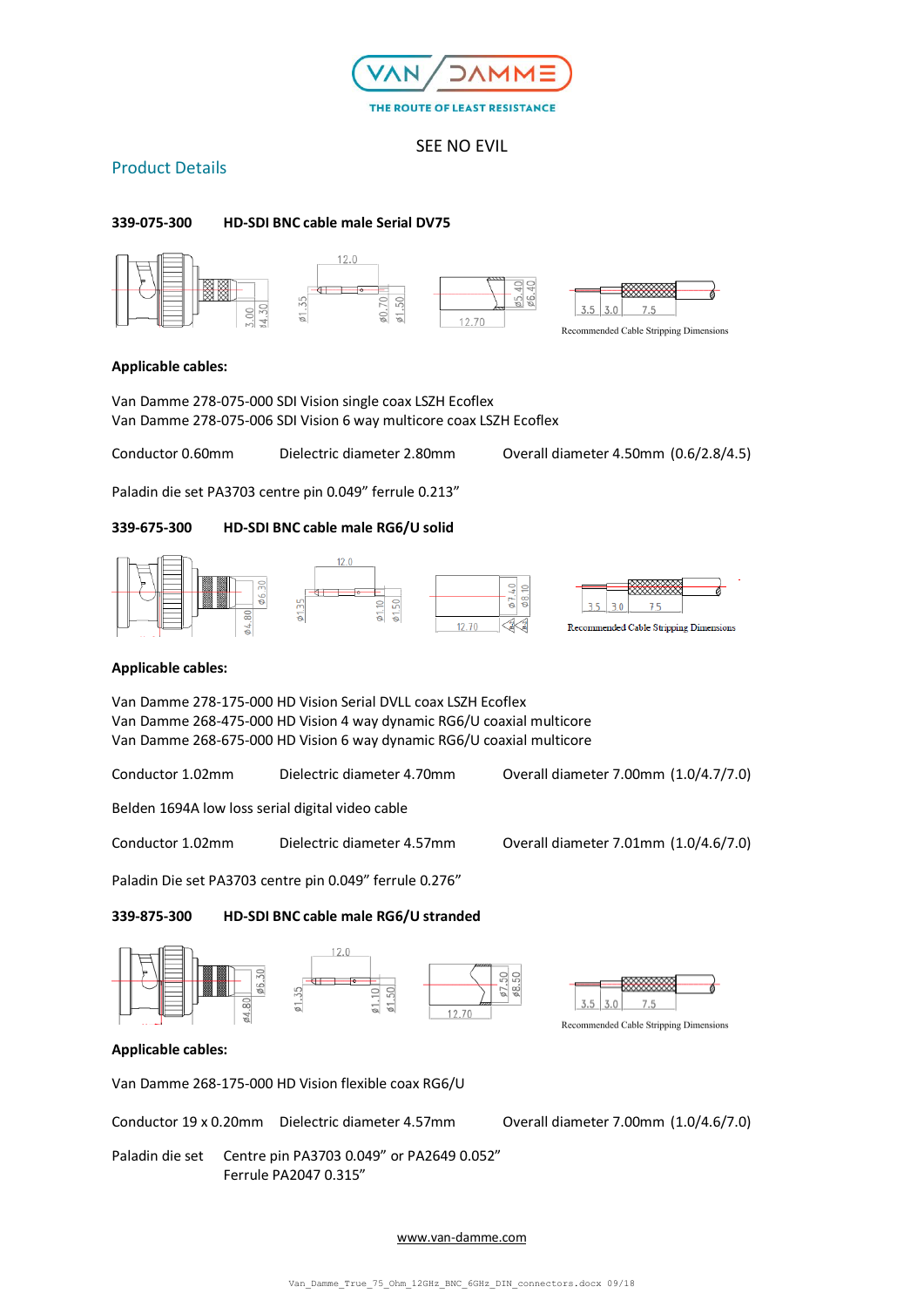

#### **339-975-300 HD-SDI BNC cable male RG59/U solid**







#### **Applicable cables:**

Van Damme 278-975-000 HD Vision RG59/U coax LSZH

Conductor 0.81mm Dielectric diameter 3.70mm Overall diameter 5.90mm (0.8/3.7/5.9)

Belden 1505A low loss serial digital video cable

Conductor 0.81mm Dielectric diameter 3.68mm Overall diameter 5.92mm (0.8/3.7/5.9)

Paladin Die set PA3703 centre pin 0.049" ferrule 0.255" Paladin Die set PA2649 centre pin 0.052" ferrule 0.255"

#### **339-275-300 HD-SDI BNC cable male RG59/U stranded**





Recommended Cable Stripping Dimensions

## **Applicable cables:**

Van Damme 268-275-000 HD Vision flexible coax RG59/U

Belden 1505F flexible low loss serial digital video cable

Conductor 7 x 29AWG Dielectric diameter 3.68mm Overall diameter 6.15mm (0.8/3.7/6.15)

Paladin Die set PA3703 centre pin 0.049" ferrule 0.276"

Conductor 19 x 0.16mm Dielectric diameter 3.70mm Overall diameter 6.15mm (0.8/3.7/6.15)